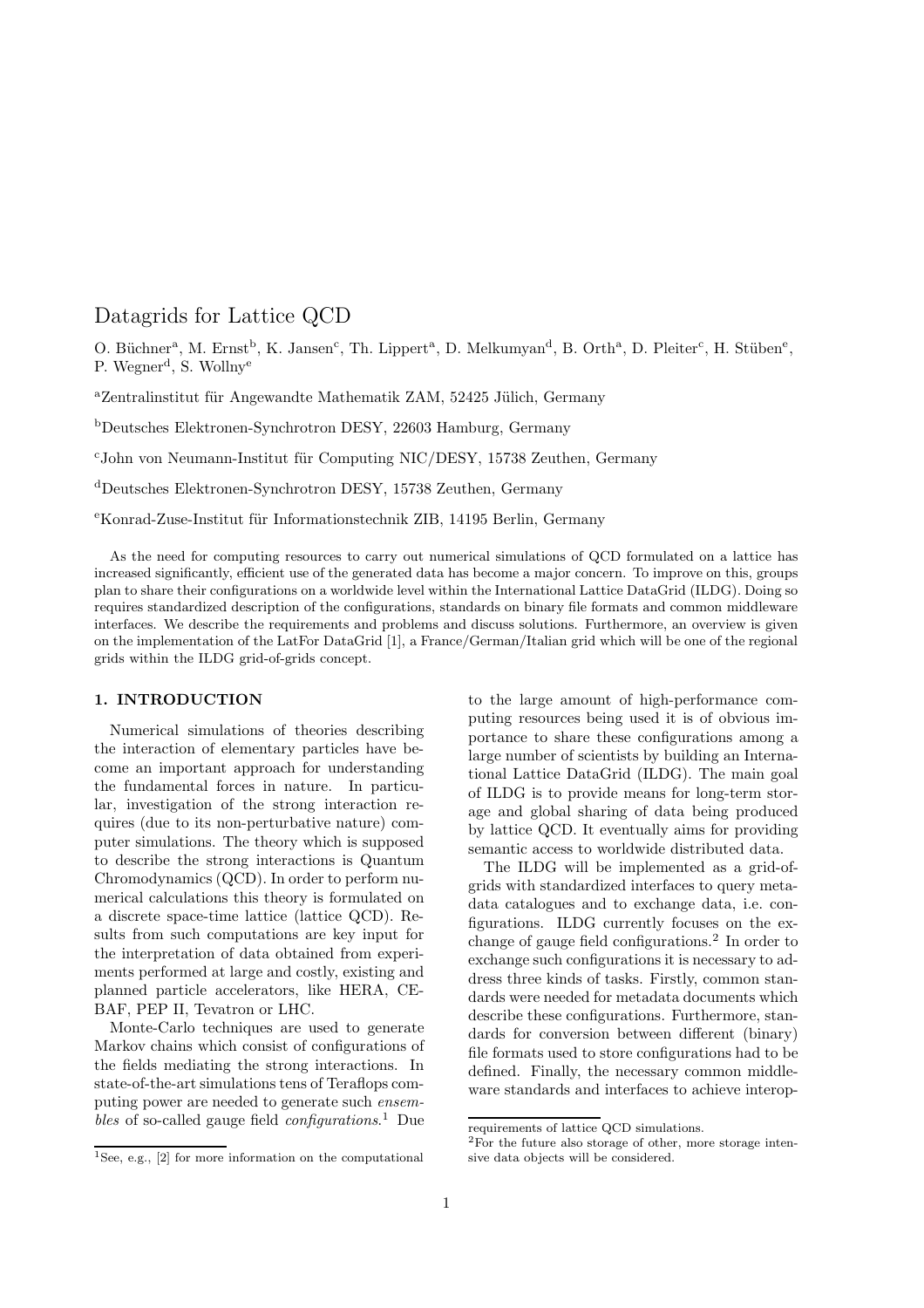erability among different Grid middleware suites are being developed [3].

In this paper we concentrate on the definition of the metadata and the implementation of one of the ILDG regional grids, which will we used by groups active in research on lattice QCD in France, Germany and Italy.

## 2. METADATA

The metadata which describes the data files containing gauge field configurations should provide a variety of information. On the one hand it should describe the data itself. Most relevant is obviously the information about the physics parameters or to be more specific: information on the used lattice action as well as the simulation parameters. Data management information providing, e.g., checksums allow the user of the data to check its integrity.

On the other hand the metadata should also provide information on the provenance of the data. This allows the user of the data to assess its quality as, e.g., the results of simulations may depend on the used algorithms and in particular the chosen parameters. A typical example for the latter is the convergence criterium of iterative solvers which are used in all simulations of lattice QCD. Information on the source code and the used machines are important for the provider of the data for back-tracking possible errors. While the probability for this to become necessary is small due to the large efforts of all people being involved in simulations of lattice QCD, the possibility of data being produced using programs containing bugs or machines generating wrong data can nevertheless not be excluded.

The relevance of the physics information has already been stressed. When designing the metadata documents this part requires particular care. Actions used for simulating lattice QCD can often be parameterized in different ways. Queries for particular physics parameters should however return all references to data objects which were generated using effectively the same parameters. The data description therefore has to be unique. It is impossible to anticipate which actions will be used in future simulations. As long-term data procurement is one of the primary goals of ILDG the metadata documents have to be organized in an extensible way. This means that the standards for the metadata documents will be allowed to change such that older documents continue to conform to the modified standards without being modified themself. Finally, simplicity and generality have been identified as requirements for the design of metadata documents. The design should for instance be general enough to allow the description of data objects other than gauge configurations, like fermion propagators, particle correlations functions or operator eigenvalue spectra.

Todays best choice for implementing the outlined requirements for metadata design is XML. XML is extensible by design and, since XML is verbose, is making metadata documents both human readable and easy to parse by computers. Finally, standards on the structure and contents of XML documents can be enforced by using XML schemata.

As an example let us consider the most simple action, the so-called Wilson gauge action which is defined by the following equation:

$$
S_G = \frac{\beta}{18V} \sum_{x,\mu < \nu} \text{ReTr}(1 - U_{x,\mu\nu}^{\square}),
$$

where  $\beta$  is the gauge coupling, V the number of sites on the lattice and  $U_{x,\mu\nu}^{\square}$  the product of gauge fields along a plaquette. The following example shows a small piece of a metadata document for a gauge configuration that was generated using this action:

```
<plaquetteGluonAction>
    ...
    <couplings>
        <elem>
             <beta>5.2</beta>
        </elem>
    </couplings>
</plaquetteGluonAction>
```
Today a large number of different actions are being used, some of them with a larger number of parameters, resulting in more complicated data structures. Since configurations are grouped into ensembles which share important properties,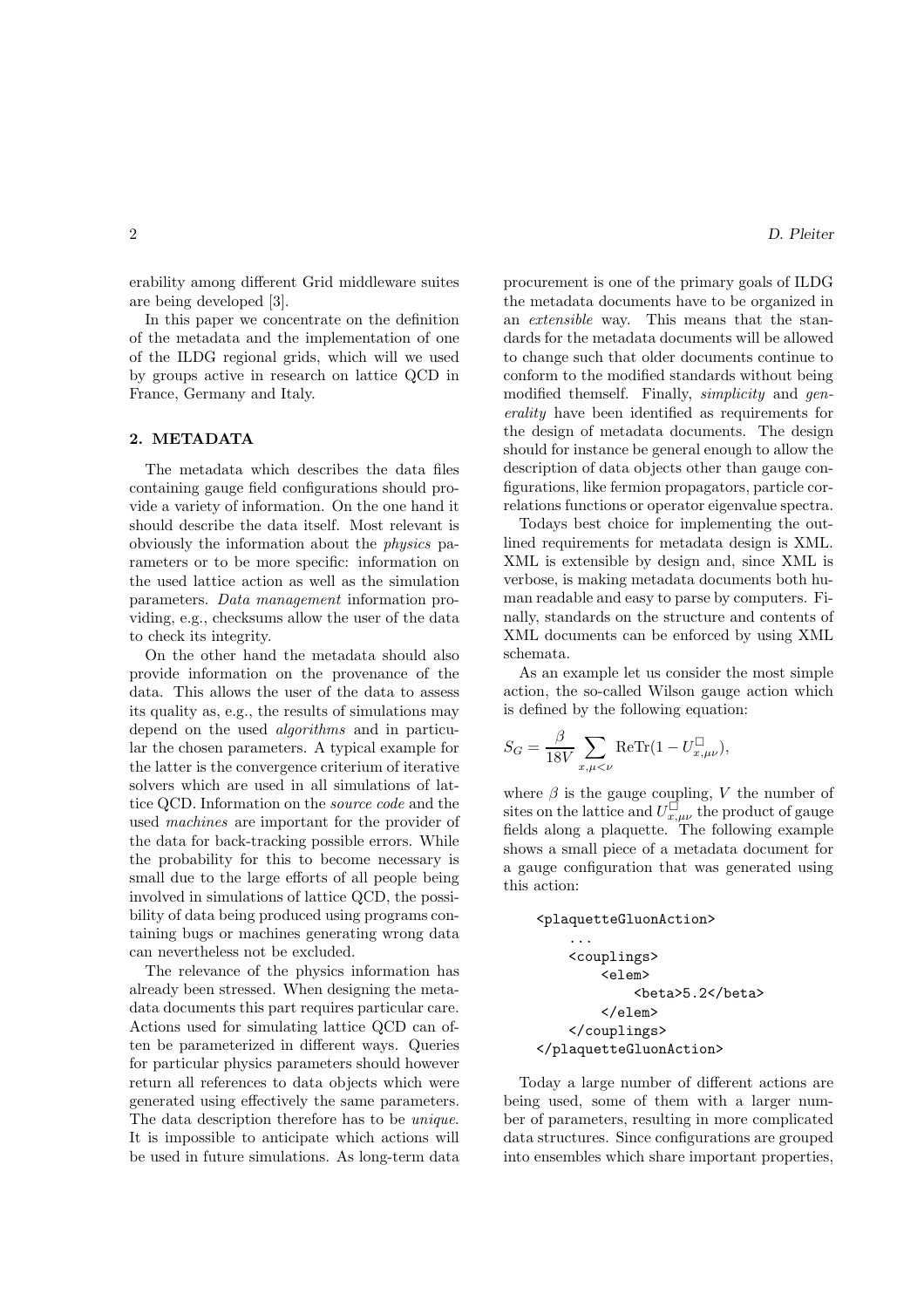

Figure 1. Linking metadata documents and data files with data files being replicated within the Grid.

splitting the metadata information into two documents allows to avoid replication of these data structures. Two schemata were therefore developed by the ILDG metadata working groups [4] and have been adopted by the research community [5].

The lattice datagrids will have to store three kind of objects: the ensemble and configuration XML documents as well as the binary data files. The first two will be stored in a Medata Catalogue (MDC), for the latter various Storage Elements (SE) providing access to mass storage systems will be used. The different objects are linked by the so-called ensembleURI, an unique identifier for each ensemble, and the dataLFN, a Logical File Name (LFN) which is assigned to each binary data file uploaded to the datagrid. Note that the mapping from configuration XML to ensemble XML document is a many-to-one relation, while for each configuration XML document a unique LFN is assigned. Within the grid several replicas of the binary data file might exist. A file catalogue takes care of mapping the LFN to a physical file locator, i.e. a SURL. The links between the various data objects is schematically shown in Fig. 1.

#### 3. MIDDLEWARE IMPLEMENTATION

In this section we will describe the implementation of the Lattice Forum (LatFor, [6]) DataGrid which will become part of the ILDG grid-of-grids concept. The aim of this regional grid is to deploy a datagrid infrastructure for research on lattice QCD in France, Germany and Italy. This research is done by groups at large national laboratories as well as by smaller groups located at universities with quite different local computing facilities being available.

For accessing the datagrid User Interfaces (UI) need to be installed at all sites. Furthermore, Storage Elements (SE) are planned at those sites where significant compute resources have been installed. Mass storage will be provided for permanent storage and medium sized storage for keeping temporary replicas. Finally, a set of central information services are needed. A schematic view on the LatFor DataGrid architecture is shown in Fig. 2.

The infrastructure installed so far is based on the LCG-2 compatible grid infrastructure deployed at DESY [7]. The software for Linux-based UIs is provided as a tar-ball which consists of the Globus-2 tools for authentication and the LCG data management client utilities.

Until this conference four storage elements have been installed at DESY (Hamburg), DESY  $(Zeuthen)$ ,  $ZAM$  (Jülich) and  $ZIB$  (Berlin). The last three sites provide significant compute resources for lattice QCD simulations on massively parallel computers. All storage elements are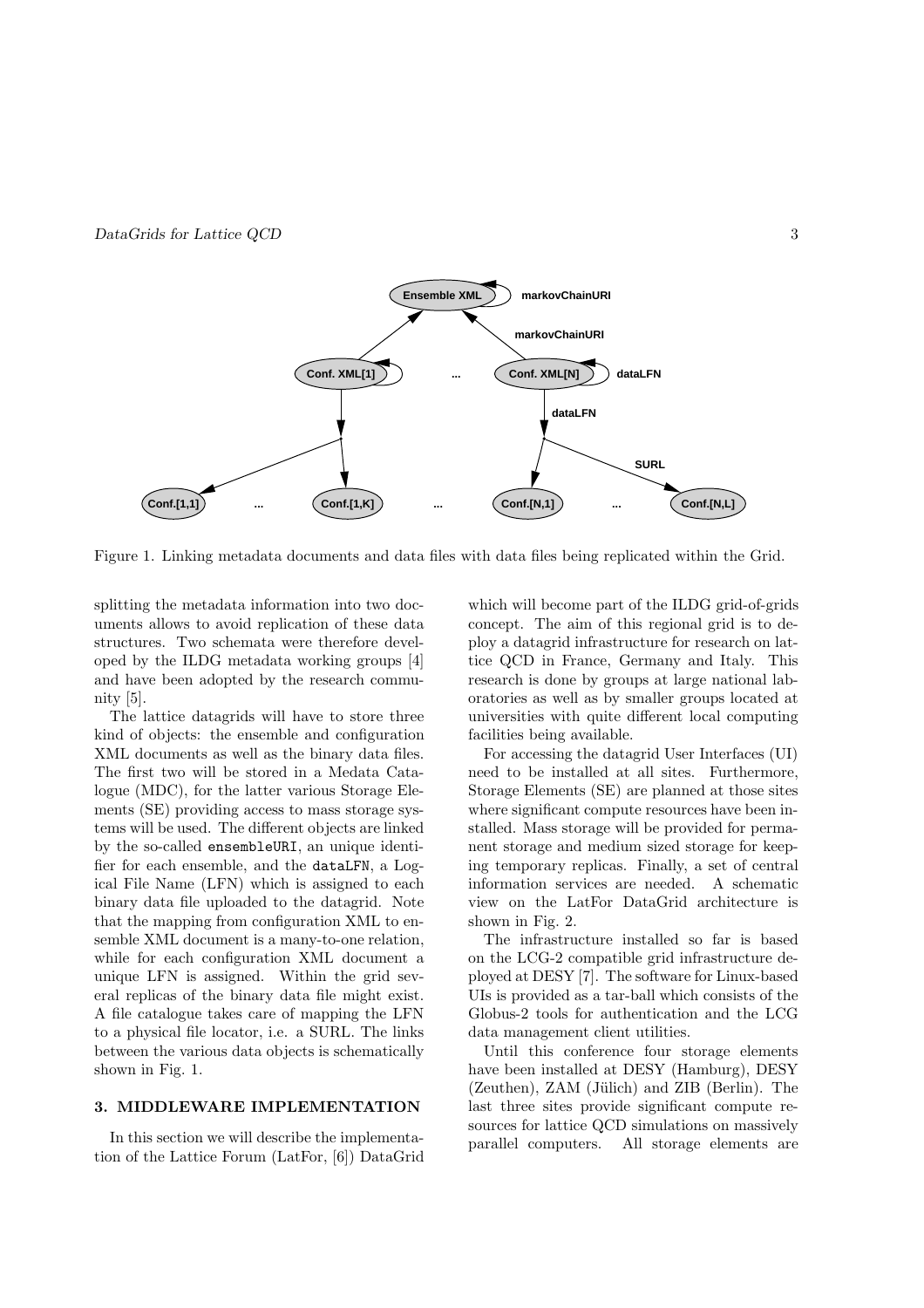### 4 D. Pleiter



Figure 2. Schematic overview on the LatFor DataGrid architecture. It consists of the following components: User Interfaces (top right), Storage Elements (bottom right) and central services (left). Details are described in the text.

based on dCache, a software jointly developed by DESY and FNAL [8]. dCache provides access to the local mass storage back-ends via a SRM interface.

The central information services consist of the usual grid information services (GIS), a virtual organization (VO) "ildg", a file catalogue (CAT), the metadata catalogue (MDC) and an access control service (ACS). Currently the EDG file catalogue is used but it will be replaced by the LCG file catalogue LFC, soon. It is expected that this catalogue will fulfill all needs of the LatFor DataGrid.

The owner of data sets are supposed to have full control on the access rights. These rights can be set for each ensemble and will be enforced for all data objects which belong to this particular ensemble. Access rights are retrieved and modified via the metadata catalogue, which will be described in more detail in the next section. The access control service (ACS) is responsible for retrieving the access control information from the metadata catalogue and performing the required ACL set operations.

## 4. METADATA CATALOGUE

For the metadata catalogue of the LatFor Data-Grid the following requirements have been identified:

- For being ILDG conform it should be able to store extensible XML documents.
- The front-end has to be implemented as a web service which provides a set of services defined by ILDG. Through these services it will be possible to query all ILDG metadata catalogues in the same way.
- As a back-end a relational database is desirable as these databases are still more mature and more commonly used.
- The core of the metadata catalogue should also be usable for other research communities adopting a similar approach.

For the metadata catalogue implementation several software tools for binding Java to XML schemata have been evaluated. JAXB from Sun was finally found to provide best coverage of the XML schema specification. This technology allows to transform a given XML schema to a set of Java classes and annotate the generate classes with special tags called xdoclets. These classes can then be used in an application that transforms XML documents into Java content objects and vice versa. As a drawback of this approach it should be noted that not all features of the XML schema specification are supported yet. In the prototype implementation of the LatFor metadata catalogue therefore modified schemata have